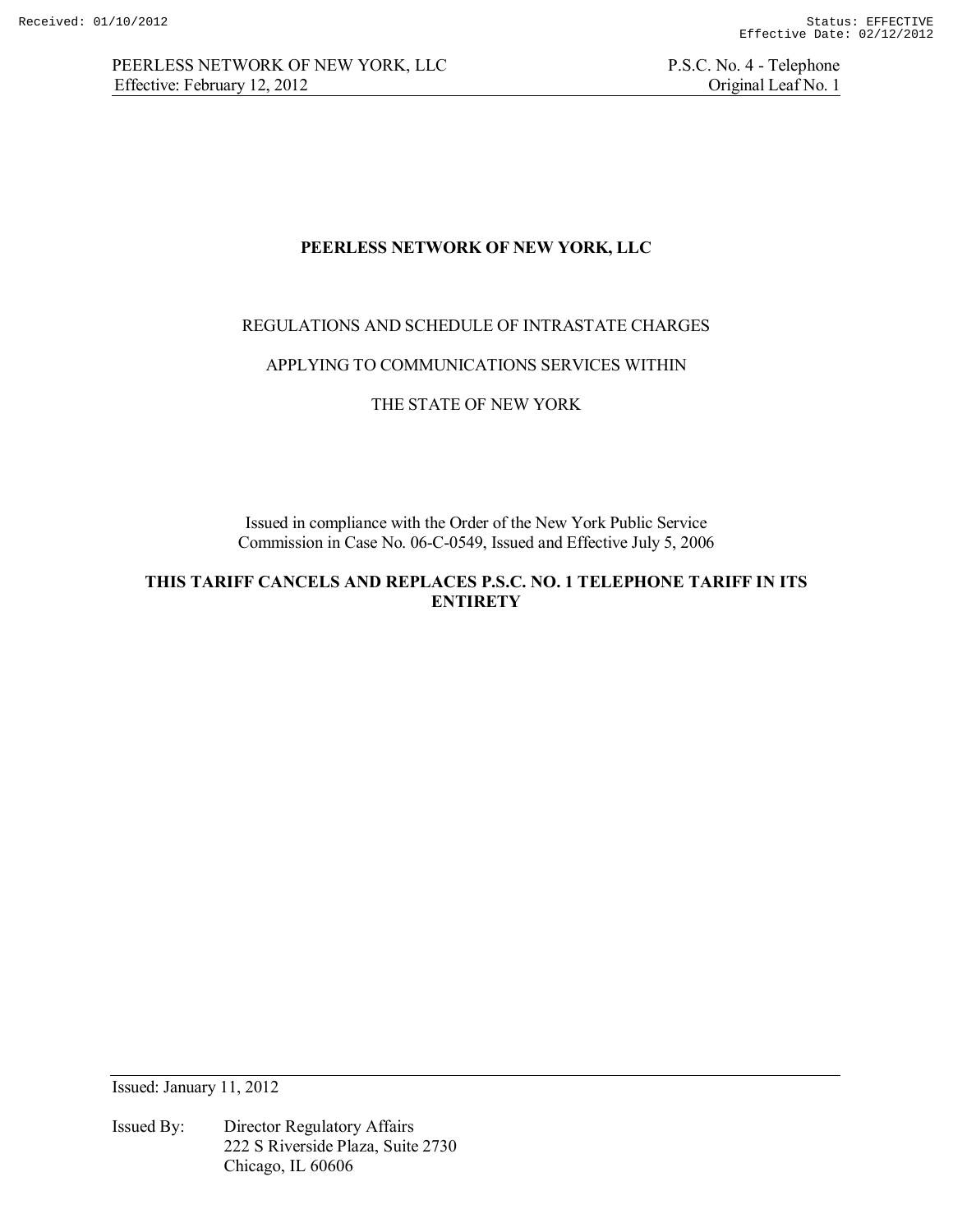### TABLE OF CONTENTS

#### INDEX

- SECTION 1 APPLICATION OF TARIFF
- SECTION 2 GENERAL RULES AND REGULATIONS
- SECTION 3 CONNECTION CHARGES
- SECTION 4 INTRALATA TOLL USAGE AND MILEAGE CHARGES
- SECTION 5 SUPPLEMENTAL SERVICES
- SECTION 6 RESERVED FOR FUTURE USE
- SECTION 7 BUSINESS NETWORK SWITCHED SERVICES
- SECTION 8 SPECIAL SERVICES AND PROGRAMS
- SECTION 9 SPECIAL ARRANGEMENTS
- SECTION 10 LOCAL CALLING AREAS
- SECTION 11 EXPLANATION OF TERMS

#### EXPLANATION OF NOTES

- (C) Indicates Changed Regulation
- (D) Indicates Discontinued Rate or Regulation
- (I) Indicates Rate Increase
- (M) Indicates Move in Location of Text
- (N) Indicates New Rate or Regulation
- (R) Indicates Rate Reduction
- (T) Indicates Change of Text Only

Issued: January 11, 2012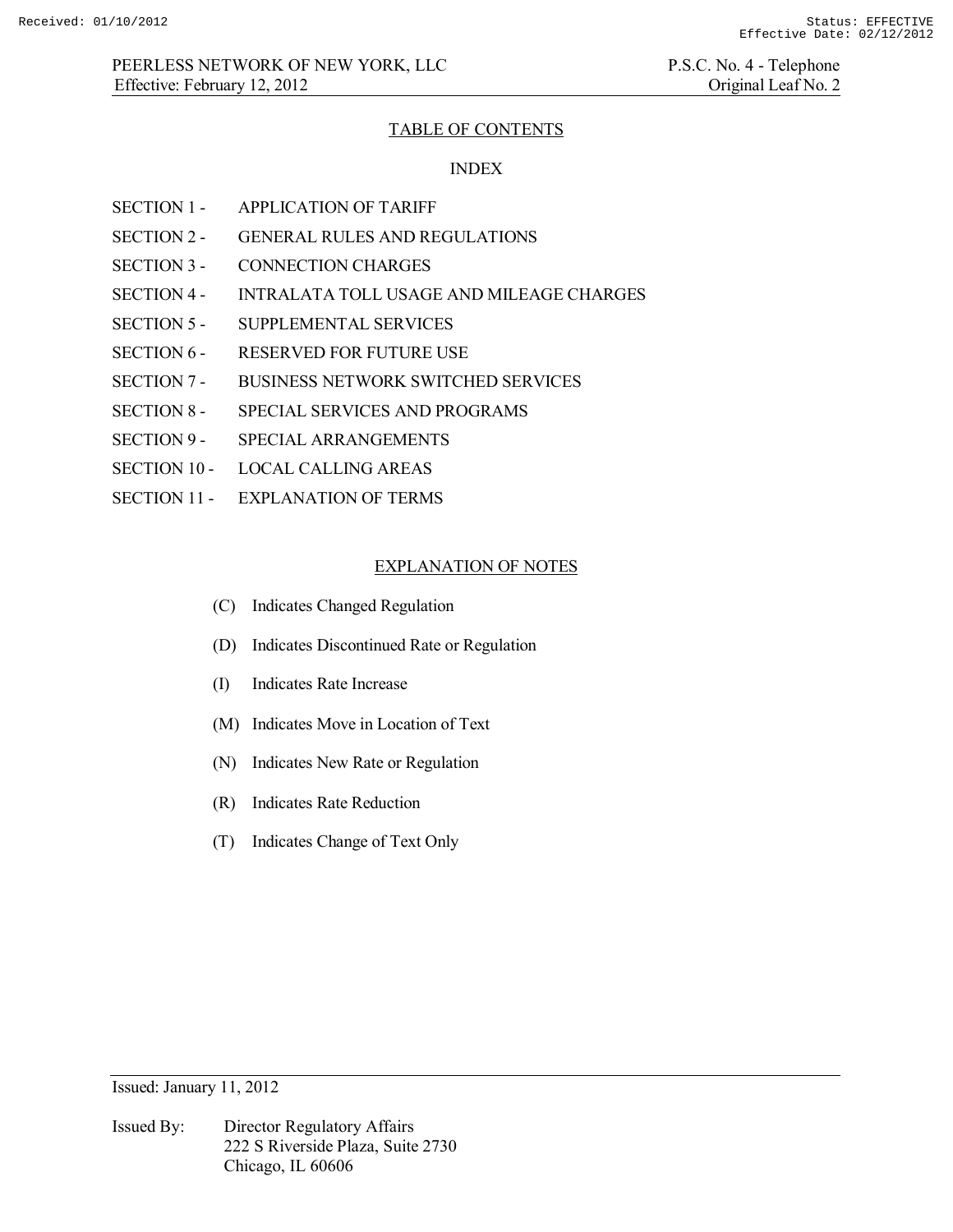## INDEX **A**

| Section | Page |
|---------|------|
|         |      |
|         |      |
|         |      |
|         |      |
|         |      |
|         |      |
|         |      |

### **B**

|  | l () |
|--|------|
|  |      |
|  |      |
|  |      |
|  |      |
|  |      |
|  | 20   |
|  | 28   |
|  |      |
|  |      |
|  |      |
|  |      |
|  | 16   |

## **D**

| Section | Page |
|---------|------|
|         |      |
|         |      |
|         |      |
|         |      |
|         |      |
|         |      |
|         |      |

Issued: January 11, 2012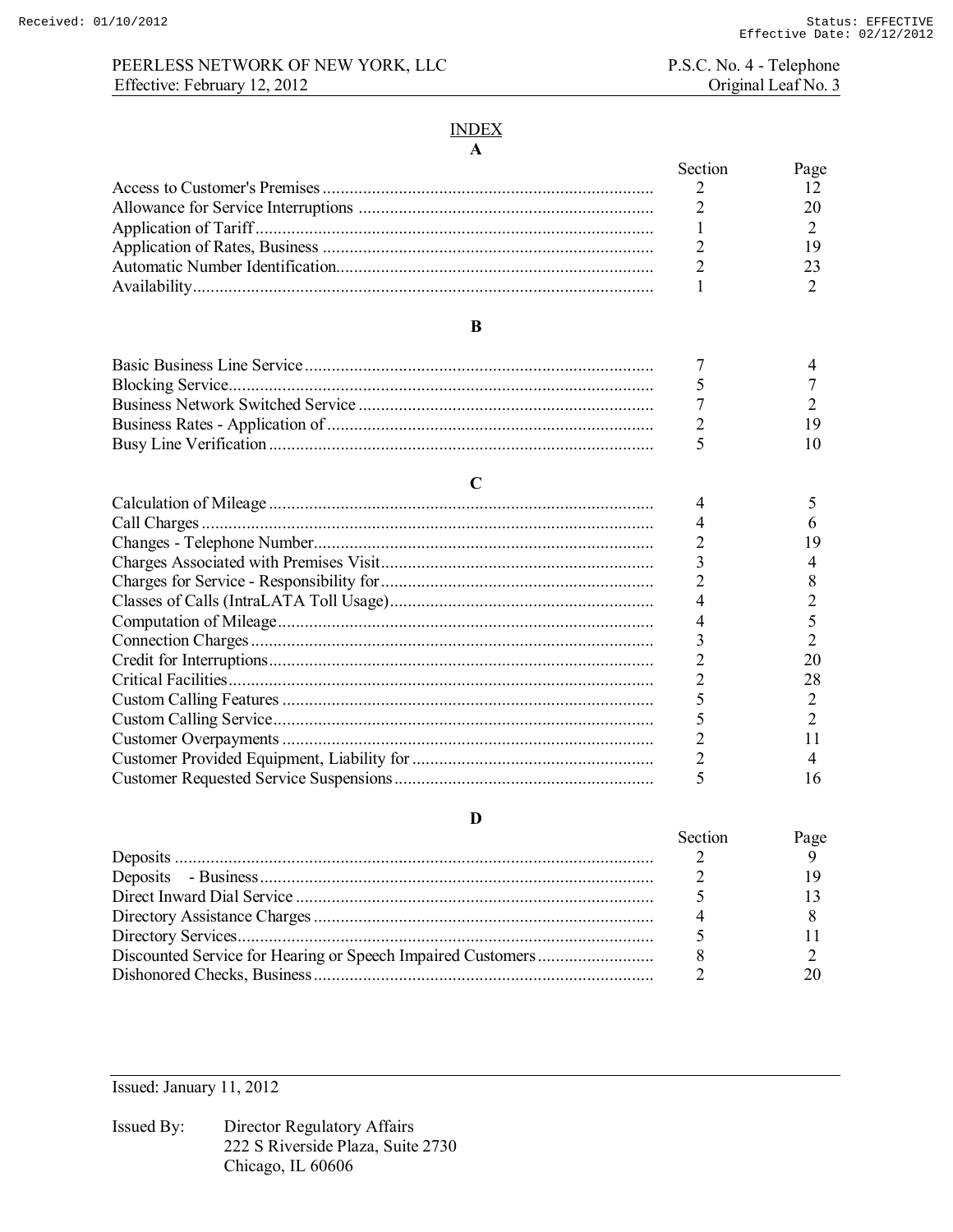# PEERLESS NETWORK OF NEW YORK, LLC P.S.C. No. 4 - Telephone<br>
P.S.C. No. 4 - Telephone<br>
Original Leaf No. 4 Effective: February 12, 2012

## INDEX

| E                         |                |                |
|---------------------------|----------------|----------------|
|                           | $\overline{2}$ | 24             |
|                           | $\overline{2}$ | 18             |
|                           | 8              | 2              |
|                           | $\overline{2}$ | 15             |
|                           | 11             | 1              |
| F                         |                |                |
|                           | $\overline{2}$ | 8              |
| G                         |                |                |
|                           | $\overline{2}$ | 13             |
| H                         |                |                |
|                           | 8              | 11             |
| I                         |                |                |
|                           | Section        | Page           |
|                           | 8              | 2              |
|                           | $\overline{2}$ | $\overline{4}$ |
|                           | 9              | 4              |
|                           | 3              | 4              |
|                           | $\overline{2}$ | 12             |
|                           | $\overline{4}$ | 2              |
|                           | 5              | 10             |
|                           | 7              | 11             |
| J                         |                |                |
| (Reserved for future use) |                |                |
| K                         |                |                |
| (Reserved for future use) |                |                |
| $\bf{L}$                  |                |                |
|                           | 2              | 11             |
|                           | $\mathbf{2}$   | 22             |
|                           | 2              | 4              |
|                           | 10             | $\overline{c}$ |
|                           | 4              | 8              |
| M                         |                |                |
|                           | 4              | 4              |
|                           |                | 7              |
|                           | 5              | 15             |
|                           | 3              | 3              |

Issued: January 11, 2012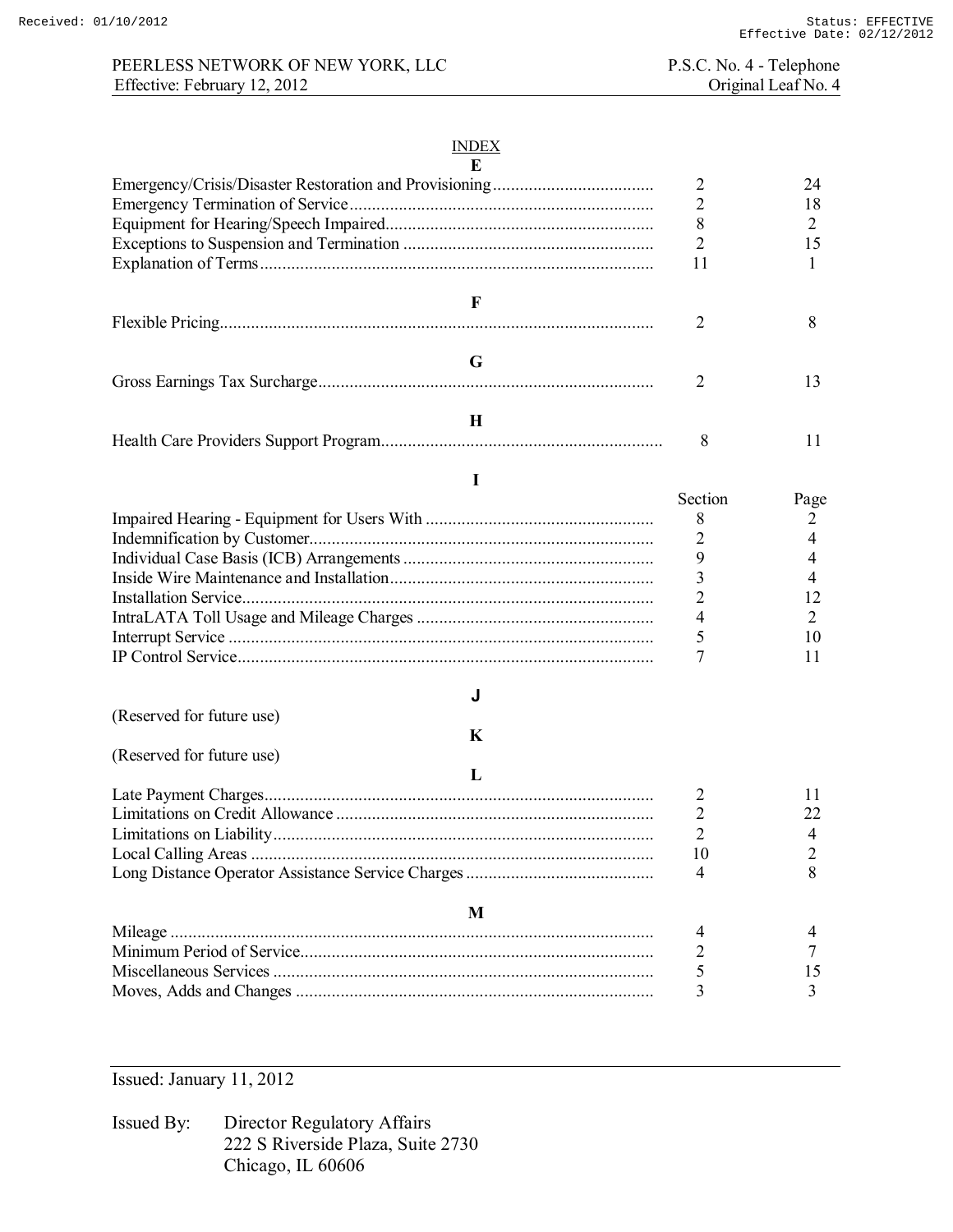# PEERLESS NETWORK OF NEW YORK, LLC P.S.C. No. 4 - Telephone<br>Effective: February 12, 2012 Original Leaf No. 5 Effective: February 12, 2012

### INDEX

|   | 8              |    |
|---|----------------|----|
|   | 4              |    |
|   | 9              |    |
| 0 |                |    |
|   |                |    |
|   | 5              |    |
|   |                |    |
| P |                |    |
|   |                |    |
|   |                | 10 |
|   | $\overline{2}$ |    |
|   |                |    |
|   | 3              |    |
|   |                |    |
|   |                |    |

| Service Establishment Charge, Business Network Switched Services |  |
|------------------------------------------------------------------|--|
|                                                                  |  |
|                                                                  |  |
|                                                                  |  |
|                                                                  |  |
|                                                                  |  |
|                                                                  |  |
|                                                                  |  |
|                                                                  |  |
|                                                                  |  |
|                                                                  |  |

Issued: January 11, 2012